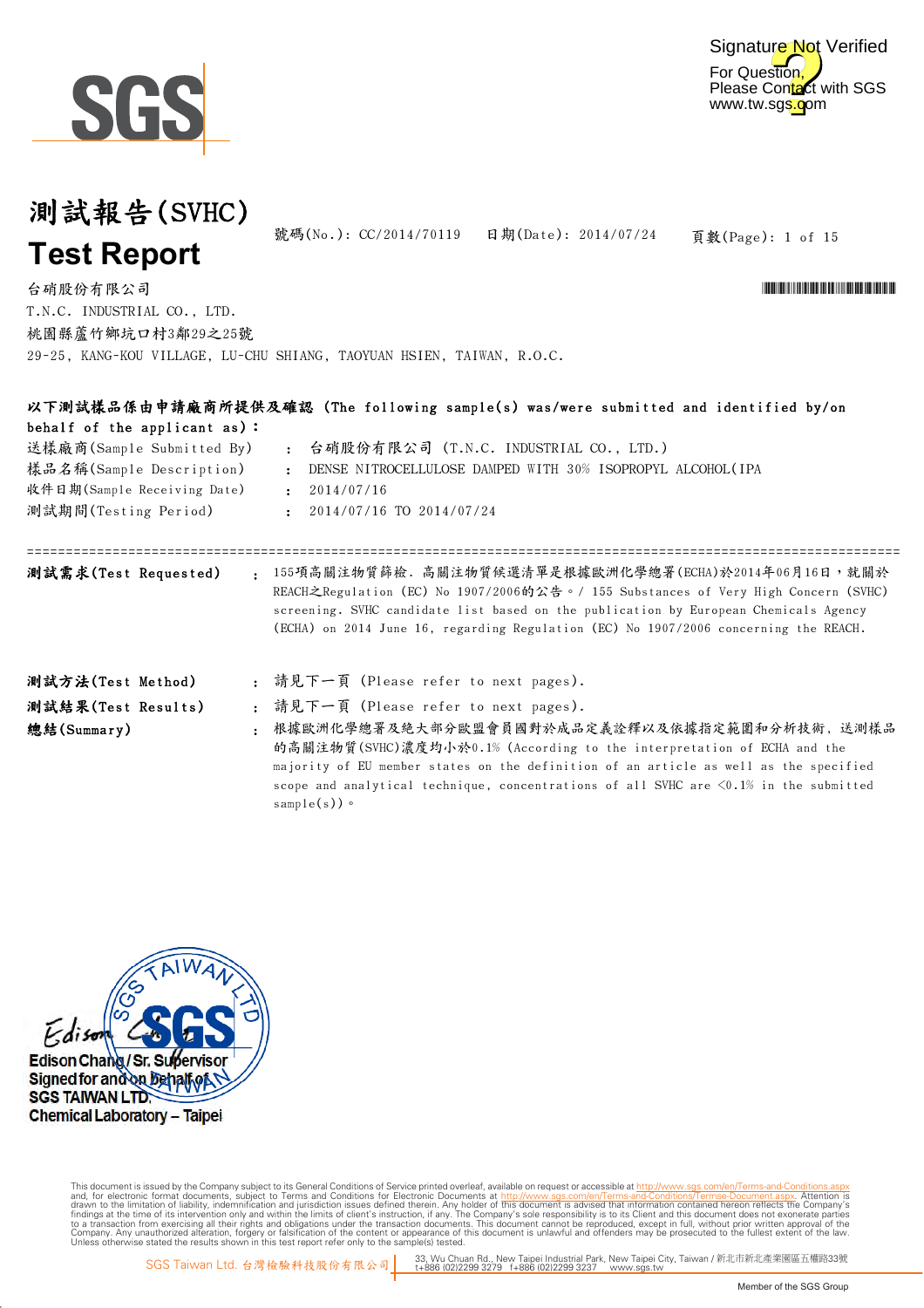

號碼(No.): CC/2014/70119 日期(Date): 2014/07/24

頁數(Page): 2 of 15

\*CONFIDENTIAL AND THE CONFIDENTIAL ACCOUNT OF THE CONFIDENTIAL ACCOUNT AND THE CONFIDENTIAL ACCOUNT AND THE CO

台硝股份有限公司 29-25, KANG-KOU VILLAGE, LU-CHU SHIANG, TAOYUAN HSIEN, TAIWAN, R.O.C. T.N.C. INDUSTRIAL CO., LTD. 桃園縣蘆竹鄉坑口村3鄰29之25號

測試樣品(Test Sample): 白色細粒 (WHITE GRANULE)

#### 測試方法(Test Method):

參照SGS內部方法RSTS-EE-SVHC-007. 由感應耦合電漿原子發射光譜儀、紫外光可見光譜儀、氣相層析/質譜儀、液相層析質 譜儀、氣相層析儀/火焰光度偵測器、液相層析/質譜儀/二極體陣列偵測器進行分析。(SGS In-House method-RSTS-EE-SVHC-007. Analyzed by ICP-AES, UV-VIS, GC/MS, LC/MS, GC/FPD, LC/MS/DAD.)

#### 備註(Remark):

1. 155項SVHC化學分析,依歐洲化學總署(ECHA)於2014年06月16日所公佈的清單,藉由現有的分析技術進行篩檢。(The chemical analysis of 155 SVHC is performed by means of currently available analytical techniques against the list published by ECHA on 2014 June 16.)

請參照(refer to) http://echa.europa.eu/web/guest/candidate-list-table

- 2.根據Regulation(EC)No 1907/2006 中第7條款第2項之規定,如果物質合乎第57條款之標準以及可依據第59(1)條之規定鑑别,且同 時符合下列兩項狀況,任何成品之製造人和進口人應向歐洲化學總署(ECHA)通報:
	- (a) 成品中所含物質每年超過1公噸。
	- (b) 依重量百分比計算,物質濃度超過0.1﹪。

In accordance with Regulation (EC) No 1907/2006, any producer or importer of articles shall notify ECHA, in accordance with paragraph 2 of Article 7, if a substance meets the criteria in Article 57 and is identified in accordance with Article 59(1) of the Regulation,

if (a) the substance is present in those articles in quantities totaling over one tonne per producer or importer per year; and (b) the substance is present in those articles above a concentration of 0.1% weight by weight (w/w).

3. Regulation (EC) No 1907/2006中第 33 條要求成品供應商,其成品所含物質符合第57條款的標準並依照第59(1)條款確定其濃度大於 0.1wt%,應提供成品接受者充份可取得資訊,以確保成品的安全使用(至少包括物質的名稱)。

Article 33 of Regulation (EC) No 1907/2006 requires supplier of an article containing a substance meeting the criteria in Article 57 and identified in accordance with Article 59(1) in a concentration above 0.1% weight by weight (w/w) shall provide the recipient of the article with sufficient information, available to the supplier, to allow safe use of the article including, as a minimum, the name of that substance.

#### 4. 倘若SVHC超過限值,建議客户確認含有該SVHC的零件,並要求實驗室進一步的定量分析而取得SVHC的確切濃度。

If a SVHC is found over the reporting limit, client is suggested to identify the component which contains the SVHC and the exact concentration of the SVHC by requesting further quantitative analysis from the laboratory.

This document is issued by the Company subject to its General Conditions of Service printed overleaf, available on request or accessible at http://www.sqs.com/en/Terms-and-Co and, for electronic format documents, subject to Terms and Conditions for Electronic Documents at http://www.sgs.com/en/Terms-and-Conditions/Terms-Document aspx. Attention is drawn to the limitation of lability, indemnific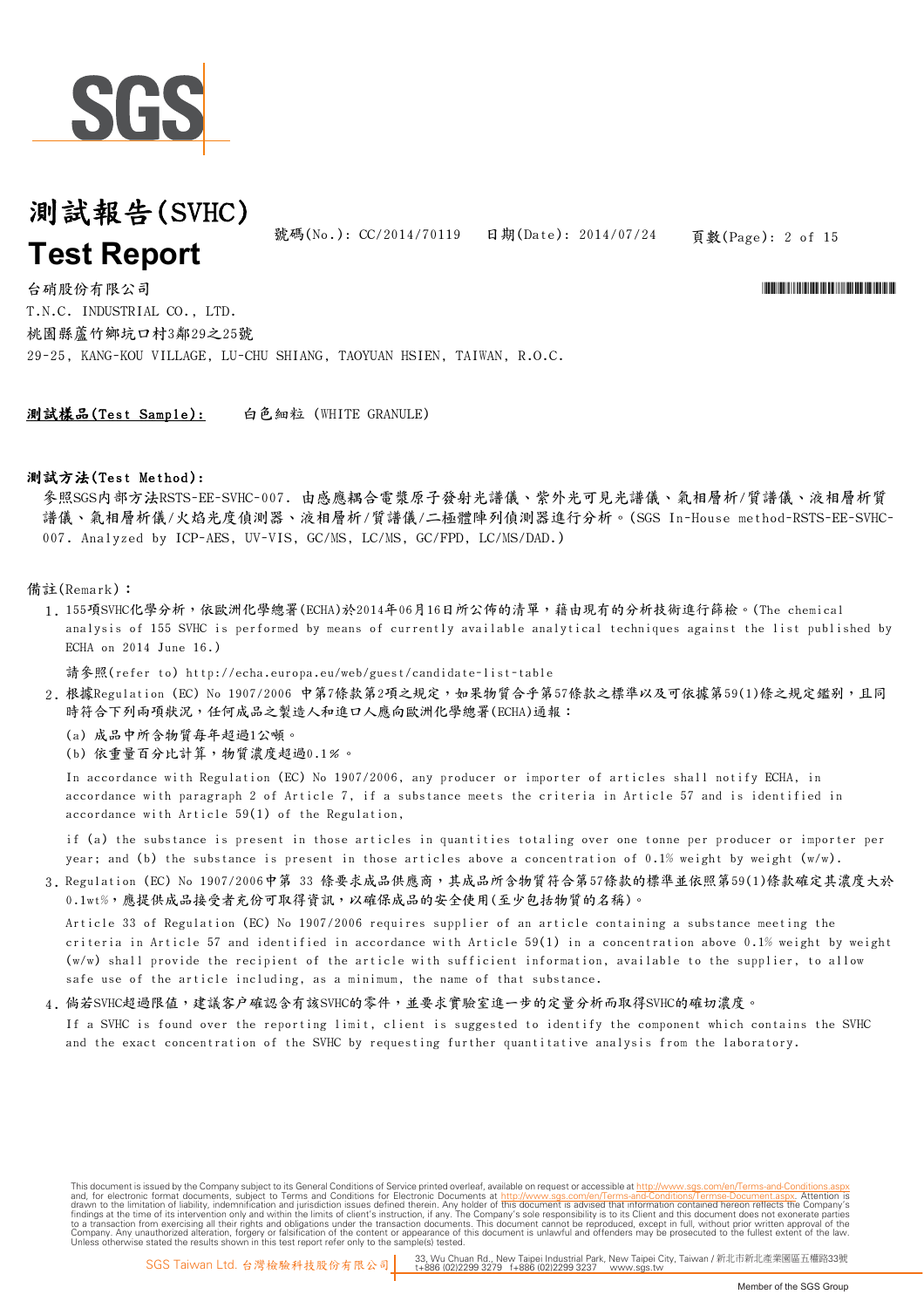

頁數(Page): 3 of 15 號碼(No.): CC/2014/70119 日期(Date): 2014/07/24

\*CONFIDENTIAL AND THE CONFIDENTIAL ACCOUNT OF THE CONFIDENTIAL ACCOUNT AND THE CONFIDENTIAL ACCOUNT AND THE CO

台硝股份有限公司 29-25, KANG-KOU VILLAGE, LU-CHU SHIANG, TAOYUAN HSIEN, TAIWAN, R.O.C. T.N.C. INDUSTRIAL CO., LTD. 桃園縣蘆竹鄉坑口村3鄰29之25號

#### 測試結果 (Test Results)

| 物質名稱<br>(Substance Name)                                                                                                                                                                                                                                | 成品濃度<br>(Concentration)<br>$(\%)$ | 報告<br>極限値<br>(RL)(%)     | 分類 (Classification)  |
|---------------------------------------------------------------------------------------------------------------------------------------------------------------------------------------------------------------------------------------------------------|-----------------------------------|--------------------------|----------------------|
| 蒽 / Anthracene (CAS No.: 120-12-7)                                                                                                                                                                                                                      | n.d.                              | 0.05                     | <b>PBT</b>           |
| 4,4' - 二氨基二苯甲烷 / 4,4' - Diaminodiphenylmethane (CAS<br>$No.: 101-77-9)$                                                                                                                                                                                 | n.d.                              | 0.05                     | $CC$ 1B              |
| 鄰苯二甲酸二丁酯 / DBP (Dibutyl phthalate) (CAS No.: 84-74-2)                                                                                                                                                                                                   | n.d.                              | 0.05                     | TRC 1B               |
| 鄰苯二甲酸甲苯基丁酯 / BBP (Benzyl butyl phthalate) (CAS<br>$No.: 85-68-7)$                                                                                                                                                                                       | n.d.                              | 0.05                     | TRC 1B               |
| 鄰苯二甲酸二 (2-乙基己基)酯 / Bis (2-ethyl(hexyl)<br>phthalate) (DEHP) (CAS No.: 117-81-7)                                                                                                                                                                         | n.d.                              | 0.05                     | TRC 1B               |
| 二甲苯麝香 / 5-tert-butyl-2,4,6-trinitro- m-xylene (Musk<br>Xylene) (CAS No.: 81-15-2)                                                                                                                                                                       | n.d.                              | 0.05                     | vPvB                 |
| 六溴環十二烷及所有主要被辨别出的異構物 / Hexabromocyclododecane<br>(HBCDD) and all major diastereoisomers identified ( $\alpha$ - HBCDD, $\beta$ -<br>HBCDD, $\gamma$ - HBCDD) (CAS No.: 25637-99-4 and 3194-55-6 (134237-51-7,<br>$134237 - 50 - 6$ , $134237 - 52 - 8$ ) | n.d.                              | 0.05                     | <b>PBT</b>           |
| 短鏈氯化石蠟 / Alkanes, C10-13, chloro (Short Chain<br>Chlorinated Paraffins) (CAS No.: 85535-84-8)                                                                                                                                                           | n.d.                              | 0.05                     | <b>PBT</b>           |
| 三丁基錫氧化物 / Bis(tributyltin)oxide (TBTO)*** (CAS No.:<br>$56 - 35 - 9$ )                                                                                                                                                                                  | n.d.                              | $\overline{\phantom{a}}$ | <b>PBT</b>           |
| 二氯化鈷 / Cobalt dichloride (CAS No.: 7646–79–9)                                                                                                                                                                                                           | n.d.                              | 0.005                    | CC 1B; TRC 1B        |
| 五氧化二砷 / Diarsenic pentaoxide*** (CAS No.: 1303-28-2)                                                                                                                                                                                                    | n.d.                              | $\bar{ }$                | CC 1A                |
| 三氧化二砷 / Diarsenic trioxide*** (CAS No.: 1327-53-3)                                                                                                                                                                                                      | n.d.                              |                          | CC 1A                |
| 三乙基砷酸酯 / Triethyl arsenate *** (CAS No.: 15606-95-8)                                                                                                                                                                                                    | n.d.                              |                          | CC <sub>1A</sub>     |
| 砷酸氢铅 / Lead hydrogen arsenate*** (CAS No.: 7784-40-9)<br>$(* 1)$                                                                                                                                                                                        | n.d.                              | $\overline{\phantom{a}}$ | CC 1A; TRC 1A        |
| 络酸鈉 / Sodium chromate *** (CAS No.: 7775-11-3)                                                                                                                                                                                                          | n.d.                              | $\overline{\phantom{a}}$ | CC 1B; MC 1B; TRC 1B |
| 重络酸銨 / Ammonium dichromate*** (CAS No.: 7789-09-5)                                                                                                                                                                                                      | n.d.                              |                          | CC 1B; MC 1B; TRC 1B |
| 重鉻酸鉀 / Potassium dichromate*** (CAS No.: 7778-50-9)                                                                                                                                                                                                     | n.d.                              |                          | CC 1B; MC 1B; TRC 1B |
| 络酸鉀 / Potassium chromate*** (CAS No.: 7789-00-6)                                                                                                                                                                                                        | n.d.                              |                          | $CC$ 1B; $MC$ 1B     |
| 重鉻酸鈉 / Sodium dichromate *** (CAS No.: 10588-01-9, 7789-<br>$12-0(*)$ )                                                                                                                                                                                 | n.d.                              | $\bar{ }$                | CC 1B; MC 1B; TRC 1B |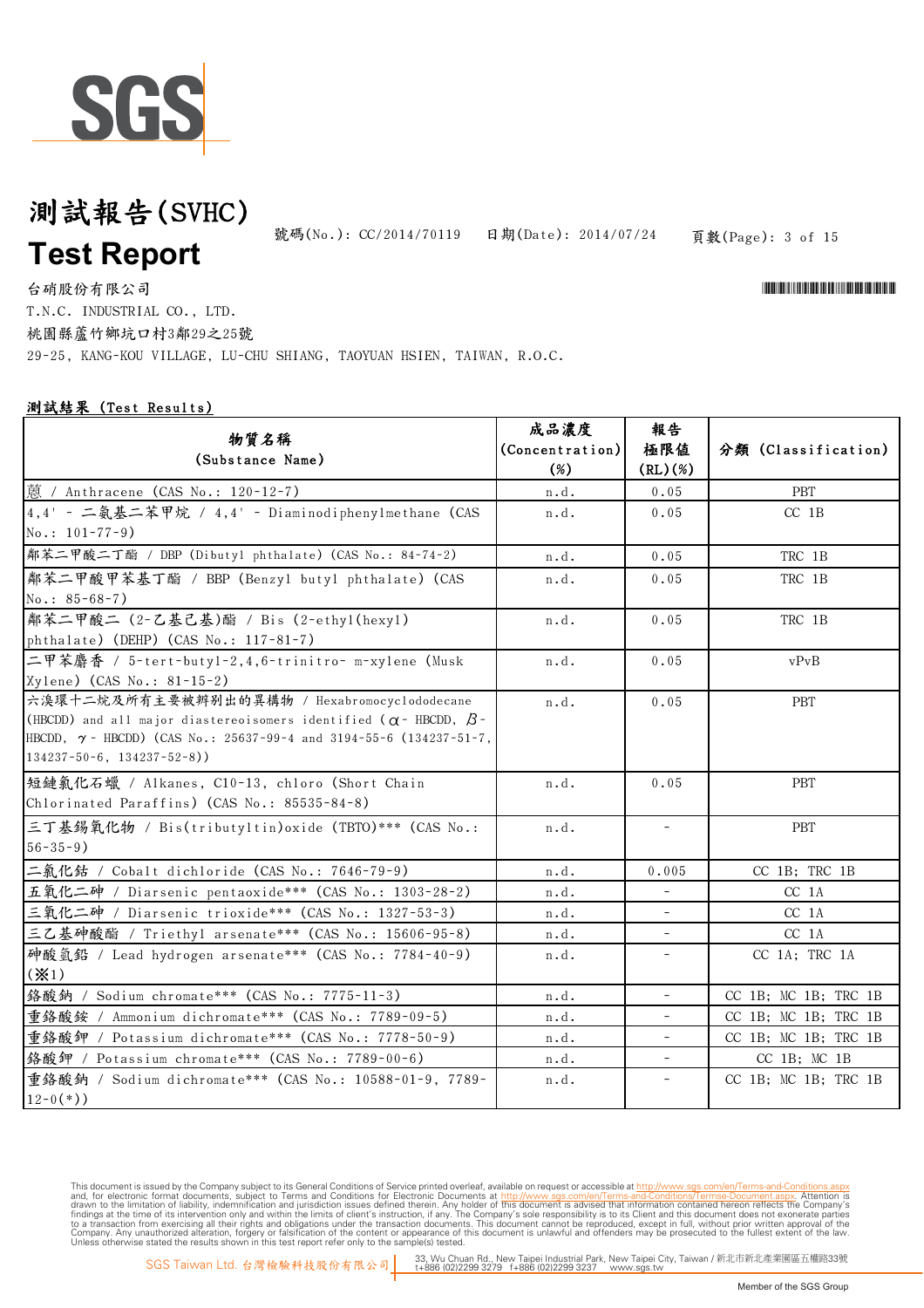

頁數(Page): 4 of 15 號碼(No.): CC/2014/70119 日期(Date): 2014/07/24

\*CONFIDENTIAL AND THE CONFIDENTIAL ACCOUNT OF THE CONFIDENTIAL ACCOUNT AND THE CONFIDENTIAL ACCOUNT AND THE CO

台硝股份有限公司 T.N.C. INDUSTRIAL CO., LTD.

桃園縣蘆竹鄉坑口村3鄰29之25號

29-25, KANG-KOU VILLAGE, LU-CHU SHIANG, TAOYUAN HSIEN, TAIWAN, R.O.C.

| 物質名稱<br>(Substance Name)                                     | 成品濃度<br>(Concentration)<br>(%) | 報告<br>極限値<br>(RL)(%) | 分類 (Classification)     |
|--------------------------------------------------------------|--------------------------------|----------------------|-------------------------|
| 三氧化鉻 / Chromium trioxide ***(CAS No.: 1333-82-0)             | n.d.                           |                      | CC 1B; MC 1B            |
| 從三氧化鉻與其它寡聚體生成的酸類: 鉻酸 / Acids generated                       | n.d.                           |                      | $CC$ 1B                 |
| from chromium trioxide and their oligomers: Chromic acid *** |                                |                      |                         |
| $(CAS No.: 7738-94-5)$                                       |                                |                      |                         |
| 從三氧化鉻與其它寡聚體生成的酸類: 重鉻酸 / Acids generated                      | n.d.                           |                      | $CC$ 1B                 |
| from chromium trioxide and their oligomers: Dichromic        |                                |                      |                         |
| acid*** (CAS No.: 13530-68-2)                                |                                |                      |                         |
| 從三氧化絡與其它寡聚體生成的酸類: 絡酸與重絡酸的寡聚體 /                               | n.d.                           |                      | $CC$ 1B                 |
| Acids generated from chromium trioxide and their oligomers:  |                                |                      |                         |
| Oligomers of chromic acid and dichromic acid $(*1)$          |                                |                      |                         |
| 络酸鳃 / Strontium chromate *** (CAS No.: 7789-06-2)            | n.d.                           | $\equiv$             | $CC$ 1B                 |
| 蒽油 / Anthracene oil (CAS No.: 90640-80-5) (**)               | $\mathbf n$ . $\mathbf d$ .    | 0.05                 | PBT; vPvB; CC 1B        |
| 蒽油, 蒽糊, 輕油 / Anthracene oil, anthracene paste, distn.        | n.d.                           | 0.05                 | PBT; vPvB; CC 1B; MC 1B |
| Lights (CAS No.: 91995-17-4) (**)                            |                                |                      |                         |
| 蒽油, 蒽糊, 蒽餾分 / Anthracene oil, anthracene paste,              | n.d.                           | 0.05                 | PBT; vPvB; CC 1B; MC 1B |
| anthracene fraction (CAS No.: 91995-15-2) (**)               |                                |                      |                         |
| 蒽油, 含蒽量少 / Anthracene oil, anthracene-low (CAS No.:          | n.d.                           | 0.05                 | PBT; vPvB; CC 1B; MC 1B |
| $90640 - 82 - 7$ (**)                                        |                                |                      |                         |
| 蒽油, 蒽糊 / Anthracene oil, anthracene paste (CAS No.:          | n.d.                           | 0.05                 | PBT; vPvB; CC 1B; MC 1B |
| $90640 - 81 - 6$ (**)                                        |                                |                      |                         |
| 煤瀝青, 高溫 / Pitch, coal tar, high-temp. (CAS No.: 65996-       | n.d.                           | 0.05                 | PBT; vPvB; CC 1B        |
| $93-2)$ (**)                                                 |                                |                      |                         |
| 鄰苯二甲酸二異丁酯 / DIBP (Di-isobutyl phthalate) (CAS No.:           | n.d.                           | 0.05                 | TRC 1B                  |
| $84 - 69 - 5$ )                                              |                                |                      |                         |
| 2,4-二硝基甲苯 / 2,4-Dinitrotoluene (CAS No.: 121-14-2)           | n.d.                           | 0.05                 | $CC$ 1B                 |
| 磷酸三 (2-氯乙基)酯 / Tris(2-chloroethyl) phosphate (TCEP)          | n.d.                           | 0.05                 | TRC 1B                  |
| $(CAS No.: 115-96-8)$                                        |                                |                      |                         |
| 络酸鉛 / Lead chromate (CAS No.: 7758-97-6)                     | n.d.                           | 0.01                 | CC 1B; TRC 1A           |
| 鉬络紅;顏色索引:顏料紅104 / Lead chromate molybdate                    | n.d.                           | 0.01                 | CC 1B; TRC 1A           |
| sulphate red (C.I. Pigment Red 104) (CAS No.: 12656-85-8)    |                                |                      |                         |
| 络酸铅;顏色索引:顏料黄34 / Lead sulfochromate yellow                   | n.d.                           | 0.01                 | CC 1B; TRC 1A           |
| (C.I. Pigment Yellow 34) (CAS No.: 1344-37-2)                |                                |                      |                         |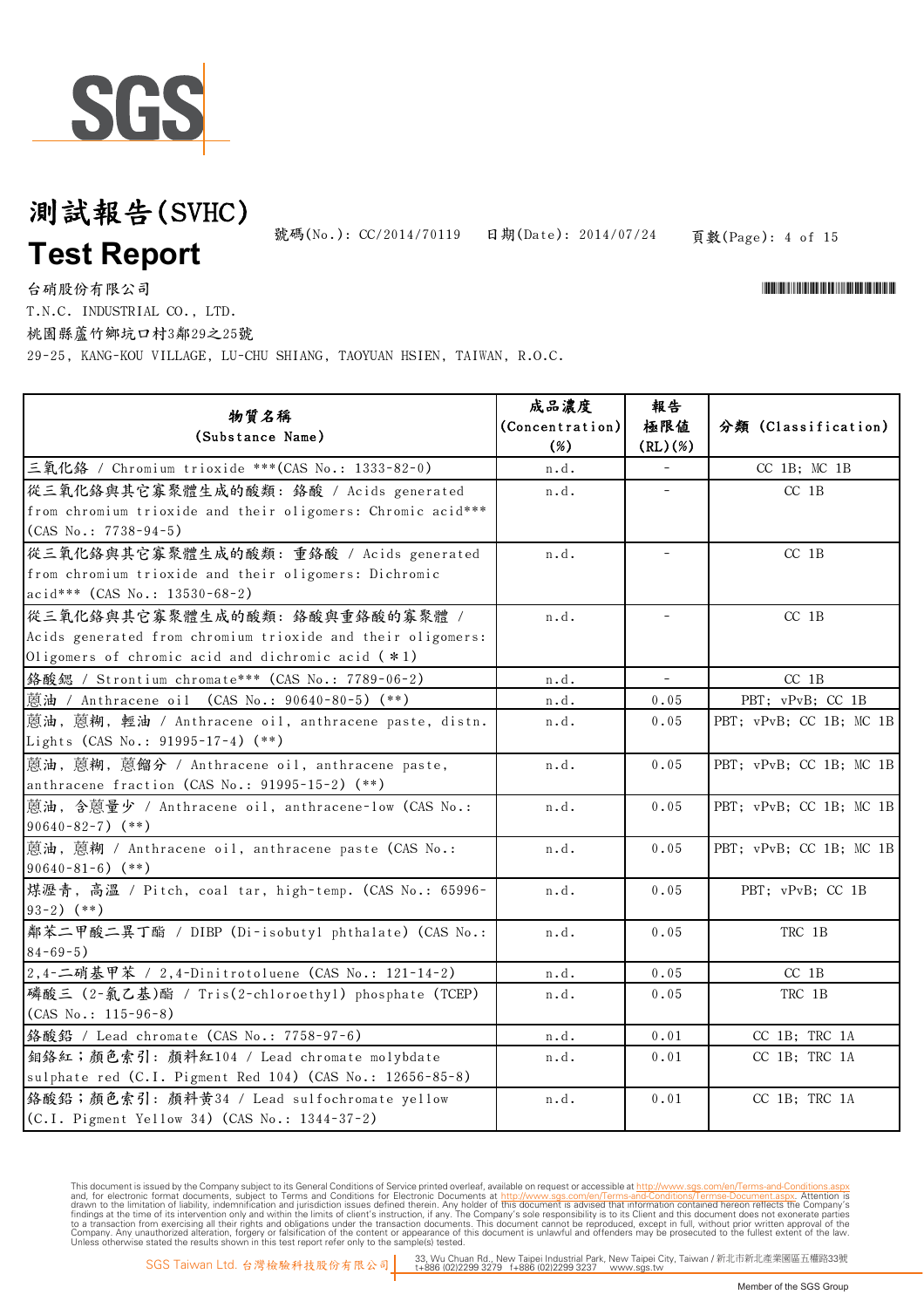

頁數(Page): 5 of 15 號碼(No.): CC/2014/70119 日期(Date): 2014/07/24

\*CONFIDENTIAL AND THE CONFIDENTIAL ACCOUNT OF THE CONFIDENTIAL ACCOUNT AND THE CONFIDENTIAL ACCOUNT AND THE CO

台硝股份有限公司

T.N.C. INDUSTRIAL CO., LTD. 桃園縣蘆竹鄉坑口村3鄰29之25號

29-25, KANG-KOU VILLAGE, LU-CHU SHIANG, TAOYUAN HSIEN, TAIWAN, R.O.C.

| 物質名稱<br>(Substance Name)                                                                              | 成品濃度<br>(Concentration)<br>$(\%)$ | 報告<br>極限值<br>(RL)(%)     | 分類 (Classification) |
|-------------------------------------------------------------------------------------------------------|-----------------------------------|--------------------------|---------------------|
| 丙烯醯胺 / Acrylamide (CAS No.: 79-06-1)                                                                  | n.d.                              | 0.05                     | $CC$ 1B; $MC$ 1B    |
| 硼酸 / Boric acid*** (CAS No.: 10043-35-3; 11113-50-1)                                                  | n.d.                              | $\equiv$                 | TRC 1B              |
| 無水四硼酸二鈉 / Disodium tetraborate, anhydrous *** (CAS<br>No.: $1303-96-4$ , $1330-43-4$ , $12179-04-3$ ) | n.d.                              | $\overline{\phantom{a}}$ | TRC 1B              |
| 水合硼酸鈉 / Tetraboron disodium heptaoxide, hydrate (CAS<br>No.: $12267 - 73 - 1$ ) (*2)                  | n.d.                              | $\overline{\phantom{0}}$ | TRC 1B              |
| 三氯乙烯 / Trichloroethylene (CAS No.: 79-01-6)                                                           | n.d.                              | 0.05                     | $CC$ 1B             |
| 硫酸鈷(二價) / Cobalt(II) sulphate *** (CAS No.: 10124-43-3)                                               | n.d.                              | $\equiv$                 | CC 1B; TRC 1B       |
| 硝酸鈷(二價) / Cobalt(II) dinitrate*** (CAS No.: 10141-05-6)                                               | n.d.                              | $\overline{a}$           | CC 1B; TRC 1B       |
| 碳酸鈷(二價) / Cobalt(II) carbonate*** (CAS No.: 513-79-1)                                                 | n.d.                              | $\overline{\phantom{a}}$ | CC 1B; TRC 1B       |
| 醋酸鈷(二價) / Cobalt(II) diacetate*** (CAS No.: 71-48-7)                                                  | n.d.                              | $\equiv$                 | $CC$ 1B; TRC 1B     |
| 乙二醇甲醚 / 2-Methoxyethanol (CAS No.: 109-86-4)                                                          | n.d.                              | 0.05                     | TRC 1B              |
| 乙二醇乙醚 / 2-Ethoxyethanol (CAS No.: 110-80-5)                                                           | n.d.                              | $0\,.\,05$               | TRC 1B              |
| 乙二醇乙醚乙酸酯 / 2-ethoxyethyl acetate (CAS No.: 111-15-9)                                                  | n.d.                              | 0.05                     | TRC 1B              |
| 鄰苯二甲酸二 (C7-11支鏈與直鏈)烷基酯 / 1,2-                                                                         | n.d.                              | 0.05                     | TRC 1B              |
| Benzenedicarboxylic acid, di-C7-11-branched and linear                                                |                                   |                          |                     |
| alkyl esters (DHNUP) (CAS No.: 68515-42-4)                                                            |                                   |                          |                     |
| 聯氨 / Hydrazine (CAS No.: 7803-57-8; 302-01-2)                                                         | n.d.                              | 0.05                     | $CC$ 1B             |
| N-甲基吡咯烷酮 / 1-methyl-2-pyrrolidone (CAS No.: 872-50-4)                                                 | n.d.                              | 0.05                     | TRC 1B              |
| 1,2,3-三氯丙烷 / 1,2,3-trichloropropane (CAS No.: 96-18-4)                                                | n.d.                              | 0.05                     | CC 1B; TRC 1B       |
| 鄰苯二甲酸二 (C6-8支鏈與直鏈)烷基酯,富C7 / 1,2-                                                                      | n.d.                              | 0.05                     | TRC 1B              |
| Benzenedicarboxylic acid, di-C6-8-branched alkyl esters, C7-rich<br>(DIHP) (CAS No.: 71888-89-6)      |                                   |                          |                     |
| 种酸 / Arsenic acid*** (CAS No.: 7778-39-4)                                                             | n.d.                              | $\bar{ }$                | CC 1A               |
| 种酸鈣 / Calcium arsenate*** (CAS No.: 7778-44-1)                                                        | n.d.                              | $\overline{\phantom{a}}$ | $CC$ 1A             |
| 砷酸鉛 / Trilead diarsenate*** (CAS No.: 3687-31-8) (※1)                                                 | n.d.                              | $\overline{\phantom{a}}$ | CC 1A; TRC 1A       |
| 疊氮化鉛 / Lead diazide, Lead azide*** (CAS No.: 13424-46-9)                                              | n.d.                              | $\overline{\phantom{0}}$ | TRC 1A              |
| 中性斯蒂酚酸鉛 / Lead styphnate*** (CAS No.: 15245-44-0)                                                     | n.d.                              | ÷                        | TRC 1A              |
| 苦味酸鉛 / Lead dipicrate *** (CAS No.: 6477-64-1)                                                        | n.d.                              | $\overline{\phantom{0}}$ | TRC 1A              |
| 络酸络 / Dichromium tris (chromate) *** (CAS No.: 24613-89-<br>6)                                        | n.d.                              | $\overline{\phantom{a}}$ | $CC$ 1B             |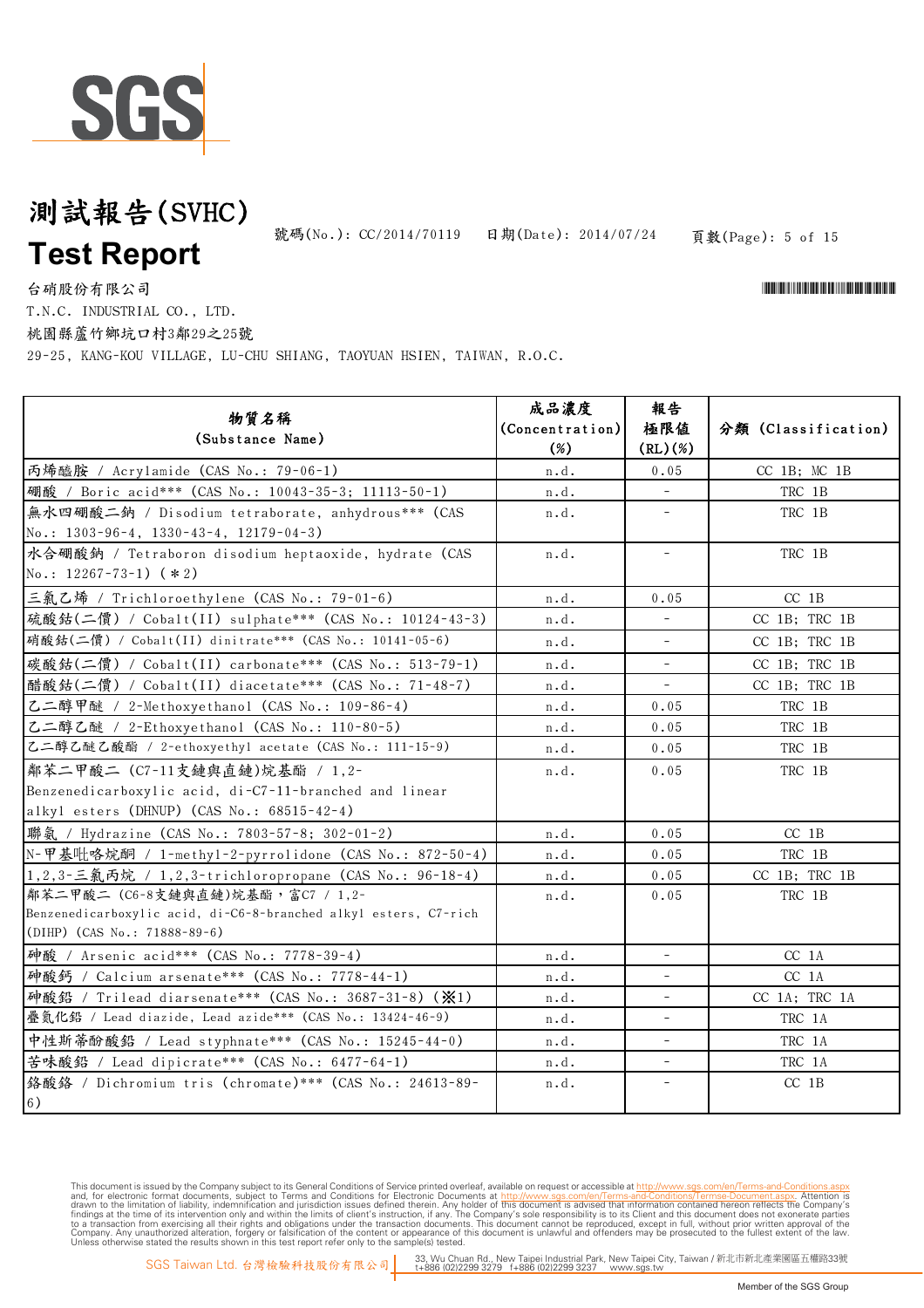

頁數(Page): 6 of 15 號碼(No.): CC/2014/70119 日期(Date): 2014/07/24

\*CONFIDENTIAL AND THE CONFIDENTIAL ACCOUNT OF THE CONFIDENTIAL ACCOUNT AND THE CONFIDENTIAL ACCOUNT AND THE CO

台硝股份有限公司 T.N.C. INDUSTRIAL CO., LTD.

桃園縣蘆竹鄉坑口村3鄰29之25號

29-25, KANG-KOU VILLAGE, LU-CHU SHIANG, TAOYUAN HSIEN, TAIWAN, R.O.C.

| 物質名稱<br>(Substance Name)                                                                                                                                                                                                    | 成品濃度<br>(Concentration)<br>$(\%)$ | 報告<br>極限値<br>(RL)(%) | 分類 (Classification) |
|-----------------------------------------------------------------------------------------------------------------------------------------------------------------------------------------------------------------------------|-----------------------------------|----------------------|---------------------|
| 氫氧化鉻酸鋅鉀 / Potassium hydroxyoctaoxodizincatedi-<br>chromate*** (CAS No.: 11103-86-9)                                                                                                                                         | n.d.                              |                      | $CC$ 1A             |
| 入氫氧化五鉻酸鋅 / Pentazinc chromate octahydroxide*** (CAS<br>$No.: 49663-84-5)$                                                                                                                                                   | n.d.                              | -                    | CC 1A               |
| 甲醛與苯胺的寡聚體 / Formaldehyde, oligomeric reaction<br>products with aniline (technical MDA) (CAS No.: 25214-70-4)                                                                                                                | n.d.                              | 0.05                 | $CC$ 1B             |
| 鄰苯二甲酸二甲氧基乙酯 / Bis(2-methoxyethyl) phthalate (CAS<br>$No.: 117-82-8)$                                                                                                                                                        | n.d.                              | 0.05                 | TRC 1B              |
| 鄰甲氧基苯胺 / 2-Methoxyaniline; o-Anisidine (CAS No.: 90-04-0)                                                                                                                                                                   | n.d.                              | 0.05                 | $CC$ 1B             |
| 對特辛基苯酚 / 辛基酚 / 4-(1,1,3,3-tetramethylbutyl)<br>phenol, (4-tert-Octylphenol) (CAS No.: 140-66-9)                                                                                                                             | n.d.                              | 0.05                 | EQC                 |
| 1,2-二氯乙烷 / 1,2-Dichloroethane (CAS No.: 107-06-2)                                                                                                                                                                           | n.d.                              | 0.05                 | $CC$ 1B             |
| 双(2-甲氧基乙基)醚 / Bis(2-methoxyethyl) ether (CAS No.:<br>$111 - 96 - 6$ )                                                                                                                                                       | n.d.                              | 0.05                 | TRC 1B              |
| N,N-二甲基乙醯胺 / N,N-dimethylacetamide (DMAC) (CAS No.:<br>$127 - 19 - 5$ )                                                                                                                                                     | n.d.                              | 0.05                 | TRC 1B              |
| 4,4'-亞甲雙 (2-氣苯胺) / 2,2'-dichloro- 4,4'-<br>methylenedianiline (MOCA) (CAS No.: 101-14-4)                                                                                                                                    | n.d.                              | 0.05                 | $CC$ 1B             |
| 酚酞 / Phenolphthalein (CAS No.: 77-09-8)                                                                                                                                                                                     | n.d.                              | $0\,$ . $0\,5$       | $CC$ 1B             |
| 矽酸鋁,耐火陶瓷纖維(主要成分濃度於可變範圍内) / Aluminosilicate,<br>Refractory Ceramic Fibres <i>oxides</i> of aluminium and silicon are the<br>main components present (in the fibres) within variable<br>concentration ranges]                 | n.d.                              | 0.05                 | $CC$ 1B             |
| 结矽酸鋁, 耐火陶瓷纖維(主要成分濃度於可變範圍内) / Zirconia<br>Aluminosilicate, Refractory Ceramic Fibres [oxides of aluminium,<br>silicon and zirconium are the main components present (in the<br>fibres) within variable concentration ranges] | n.d.                              | 0.05                 | $CC$ 1B             |
| 三甘醇二甲醚 / 1,2-bis (2-methoxyethoxy) ethane (TEGDME;<br>triglyme) (CAS No.: 112-49-2)                                                                                                                                         | n.d.                              | 0.05                 | TRC 1B              |
| 乙二醇二甲醚 / 1,2-dimethoxyethane; ethylene glycol<br>dimethyl ether (EGDME) (CAS No.: 110-71-4)                                                                                                                                 | n.d.                              | 0.05                 | TRC 1B              |
| 甲醯胺 / Formamide (CAS No.: 75-12-7)                                                                                                                                                                                          | n.d.                              | 0.05                 | TRC 1B              |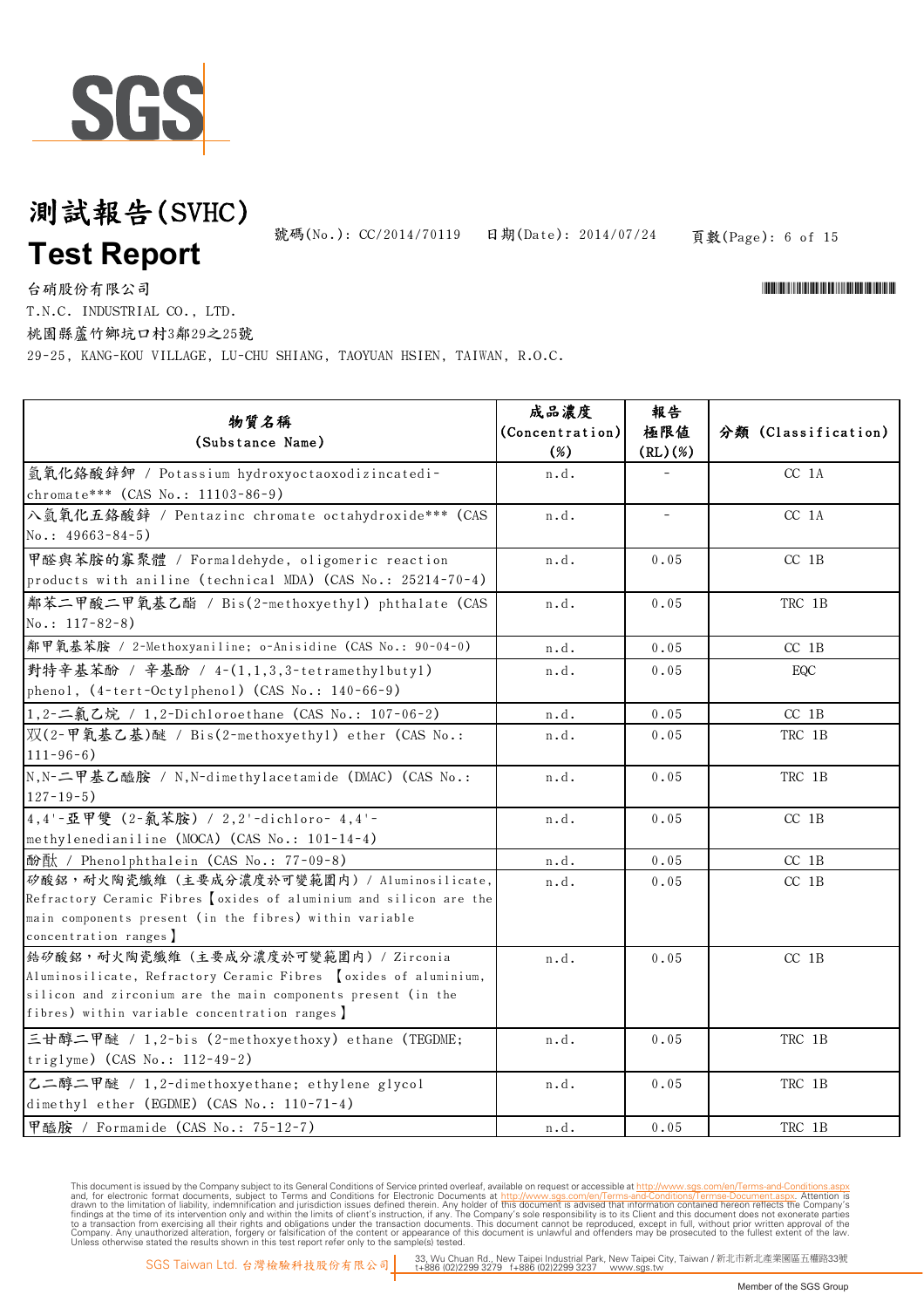

頁數(Page): 7 of 15 號碼(No.): CC/2014/70119 日期(Date): 2014/07/24

\*CONFIDENTIAL AND THE CONFIDENTIAL ACCOUNT OF THE CONFIDENTIAL ACCOUNT AND THE CONFIDENTIAL ACCOUNT AND THE CO

台硝股份有限公司 T.N.C. INDUSTRIAL CO., LTD.

桃園縣蘆竹鄉坑口村3鄰29之25號

29-25, KANG-KOU VILLAGE, LU-CHU SHIANG, TAOYUAN HSIEN, TAIWAN, R.O.C.

| 物質名稱<br>(Substance Name)                                                                                                                                                                                                                                                            | 成品濃度<br>(Concentration)<br>$(\%)$ | 報告<br>極限値<br>(RL)(%)     | 分類 (Classification) |
|-------------------------------------------------------------------------------------------------------------------------------------------------------------------------------------------------------------------------------------------------------------------------------------|-----------------------------------|--------------------------|---------------------|
| 甲基磺酸鉛 / Lead(II) bis(methanesulfonate) *** (CAS No.:<br>$17570 - 76 - 2$                                                                                                                                                                                                            | n.d.                              |                          | TRC 1B              |
| 異氰尿酸三縮水甘油酯 / TGIC (1,3,5-tris(oxiranylmethyl)- 1,3,5-<br>triazine-2,4,6 (1H,3H,5H)-trione) (CAS No.: 2451-62-9)                                                                                                                                                                     | n.d.                              | 0.05                     | $MC$ 1B             |
| 異氰尿酸B-三縮水甘油酯 / B-TGIC (1,3,5-tris [(2S and 2R)-<br>2,3-epoxypropy1]- 1,3,5-triazine-2,4,6- (1H,3H,5H)-trione)<br>(CAS No.: 59653-74-6) ( $\cancel{\mathbf{X}}$ 3)                                                                                                                   | n.d.                              | 0.05                     | $MC$ 1B             |
| 4,4'-二(N,N-二甲氨基)二苯甲酮 (米氏酮) / 4,4'-bis<br>(dimethylamino) benzophenone (Michler's ketone) (CAS No.:<br>$90 - 94 - 8$ )                                                                                                                                                               | n.d.                              | 0.05                     | $CC$ 1B             |
| 4,4'-(对二甲氨基)二苯基甲烷 (米氏鹼) / N,N,N',N'-<br>tetramethyl- 4,4'-methylenedianiline (Michler's base) (CAS<br>$No.: 101-61-1)$                                                                                                                                                              | n.d.                              | 0.05                     | $CC$ 1B             |
| 鹼性紫 3 〔内含≥ 0.1% 的米氏酮或米氏鹼〕 / 〔4-〔4,4'-<br>bis(dimethylamino) benzhydrylidene) cyclohexa-2,5-dien-1-ylidene)<br>dimethylammonium chloride (C.I. Basic Violet 3) (CAS No.: 548-62-<br>9) [with $\geq 0.1\%$ of Michler's ketone or Michler's base]                                     | n.d.                              | 0.05                     | $CC$ 1B             |
| <sup></sup> 鹼性藍 26 〔内含≥ 0.1% 的米氏酮或米氏鹼〕 / 〔4-〔〔4-anilino-1-<br>naphthyl) [4-(dimethylamino) phenyl] methylene] cyclohexa-2,5-<br>dien-1-ylidene) dimethylammonium chloride (C.I. Basic Blue 26)<br>(CAS No.: 2580-56-5) [with $\geq 0.1\%$ of Michler's ketone or<br>Michler's base) | n.d.                              | 0.05                     | $CC$ 1B             |
| 溶劑藍 4 [内含≥ 0.1% 的米氏酮或米氏鹼] / α, α-Bis[4-<br>(dimethylamino) phenyl]-4 (phenylamino) naphthalene-1-methanol<br>(C.I. Solvent Blue 4) (CAS No.: 6786-83-0) [with $\geq 0.1\%$ of<br>Michler's ketone or Michler's base]                                                                | n.d.                              | 0.05                     | $CC$ 1B             |
| 三氧化二硼 / Diboron trioxide*** (CAS No.: 1303-86-2)                                                                                                                                                                                                                                    | n.d.                              | $\overline{\phantom{a}}$ | TRC 1B              |
| $\alpha$ , $\alpha$ -二[(二甲氨基)苯基]-4-甲氨基苯甲醇 [内含≥ 0.1% 的米氏酮或米<br>氏鹼] / 4,4'-bis (dimethylamino)-4''-(methylamino) trityl alcohol<br>(CAS No.: 561-41-1) [with $\geq$ 0.1% of Michler's ketone or<br>Michler's base]                                                                    | n.d.                              | 0.05                     | $CC$ 1B             |
| 十溴聯苯醚 / Bis(pentabromophenyl) ether (DecaBDE) (CAS No.: 1163-<br>$19-5)$                                                                                                                                                                                                            | n.d.                              | 0.05                     | PBT                 |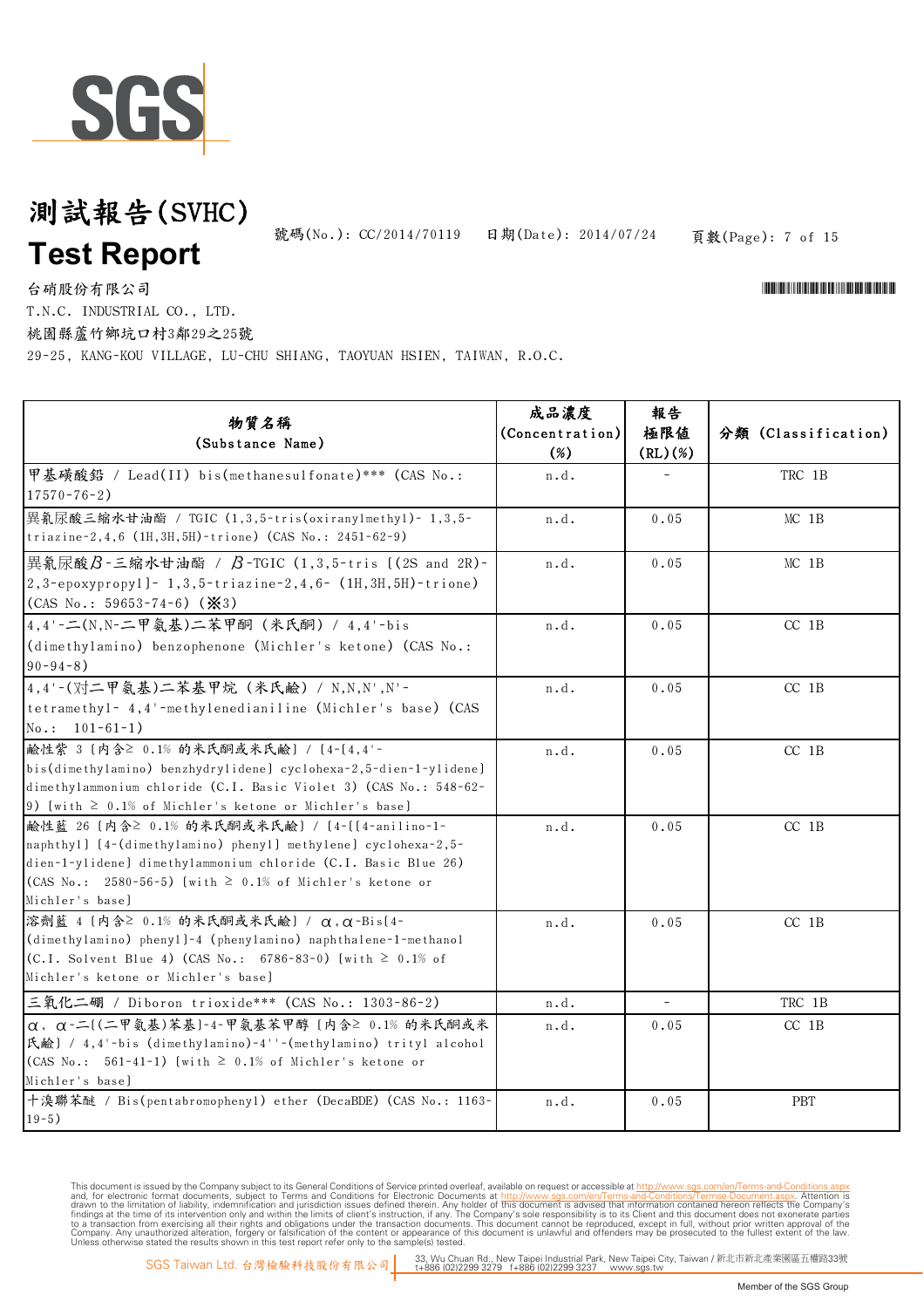

頁數(Page): 8 of 15 號碼(No.): CC/2014/70119 日期(Date): 2014/07/24

\*CONFIDENTIAL AND THE CONFIDENTIAL ACCOUNT OF THE CONFIDENTIAL ACCOUNT AND THE CONFIDENTIAL ACCOUNT AND THE CO

台硝股份有限公司 T.N.C. INDUSTRIAL CO., LTD.

桃園縣蘆竹鄉坑口村3鄰29之25號

29-25, KANG-KOU VILLAGE, LU-CHU SHIANG, TAOYUAN HSIEN, TAIWAN, R.O.C.

| 物質名稱<br>(Substance Name)                                                                                                                                                                                                                                                                                                                                    | 成品濃度<br>(Concentration)<br>$(\%)$ | 報告<br>極限値<br>(RL)(%) | 分類 (Classification) |
|-------------------------------------------------------------------------------------------------------------------------------------------------------------------------------------------------------------------------------------------------------------------------------------------------------------------------------------------------------------|-----------------------------------|----------------------|---------------------|
| 全氟十三酸 / Pentacosafluorotridecanoic acid (CAS No.: 72629-94-8)                                                                                                                                                                                                                                                                                               | n.d.                              | 0.05                 | <b>PBT</b>          |
| 全氟十二酸 / Tricosafluorododecanoic acid (CAS No.: 307-55-1)                                                                                                                                                                                                                                                                                                    | n.d.                              | 0.05                 | PBT                 |
| 全氟十一酸 / Henicosafluoroundecanoic acid (CAS No.: 2058-94-8)                                                                                                                                                                                                                                                                                                  | n.d.                              | 0.05                 | <b>PBT</b>          |
| 全氟十四酸 / Heptacosafluorotetradecanoic acid (CAS No.: 376-06-7)                                                                                                                                                                                                                                                                                               | n.d.                              | 0.05                 | <b>PBT</b>          |
| 4-(1,1,3,3-四甲基丁基)苯酚, 乙氧基一 以及所有的被定義的物質,未知<br>成分或可變成分的物質,聚合物和同系物 / 4-(1,1,3,3-<br>tetramethylbutyl) phenol, ethoxylated- covering well-defined<br>substances and UVCB substances, polymers and homologues                                                                                                                                                     | n.d.                              | 0.05                 | EQC                 |
| 分支或線性的壬基酚,包括含有9個碳烷基鏈的所有獨立的同分異構體和所<br>有含有線性或分支9個碳烷基鏈的UVCB物質 / 4-Nony1phenol, branched<br>and linear - substances with a linear and/or branched alkyl chain<br>with a carbon number of 9 covalently bound in position 4 to<br>phenol, covering also UVCB- and well-defined substances which<br>include any of the individual isomers or a combination thereof | n.d.                              | 0.05                 | EQC                 |
| 偶氮[二]甲醯胺 / Diazene-1,2-dicarboxamide (C,C'-azodi(formamide))<br>$(CAS No.: 123-77-3)$                                                                                                                                                                                                                                                                       | n.d.                              | 0.05                 | EQC                 |
| 六氫苯二甲酸酐 / Cyclohexane-1,2-dicarboxylic anhydride (HHPA),<br>cis-cyclohexane-1,2- dicarboxylic anhydride, trans-cyclohexane-<br>1,2- dicarboxylic anhydride (Hexahydrophthalic anhydride - HHPA)<br>$(CAS No.: 85-42-7, 13149-00-3, 14166-21-3)$                                                                                                             | $\mathbf n$ . d .                 | 0.05                 | EQC                 |
| 甲基六氫苯酐 / Hexahydromethylphathalic anhydride (CAS No.: 25550-<br>$51 - 0$ )<br>4-甲基六氫苯酐 / Hexahydro-4-methylphathalic anhydride (CAS No.:<br>$19438 - 60 - 9$ )<br> 1-甲基六氫苯酐 / Hexahydro-1-methylphathalic anhydride (CAS No.:<br>$48122 - 14 - 1$<br>3-甲基六氫苯酐 / Hexahydro-3-methylphathalic anhydride (CAS No.:<br>$57110 - 29 - 9$ )                       | n.d.                              | 0.05                 | EQC                 |
| 甲氧基乙酸 / Methoxy acetic acid (CAS No.: 625-45-6)                                                                                                                                                                                                                                                                                                             | n.d.                              | 0.05                 | TRC 1B              |
| 支鏈和直鏈1,2-苯二羧二戊酯 / 1,2-Benzenedicarboxylic acid,<br>dipentylester, branched and linear (CAS No.: 84777-06-0)                                                                                                                                                                                                                                                 | n.d.                              | 0.05                 | TRC 1B              |
| 鄰苯二甲酸二異戊酯 / Diisopentylphthalate (CAS No.: 605-50-5)                                                                                                                                                                                                                                                                                                        | n.d.                              | 0.05                 | TRC 1B              |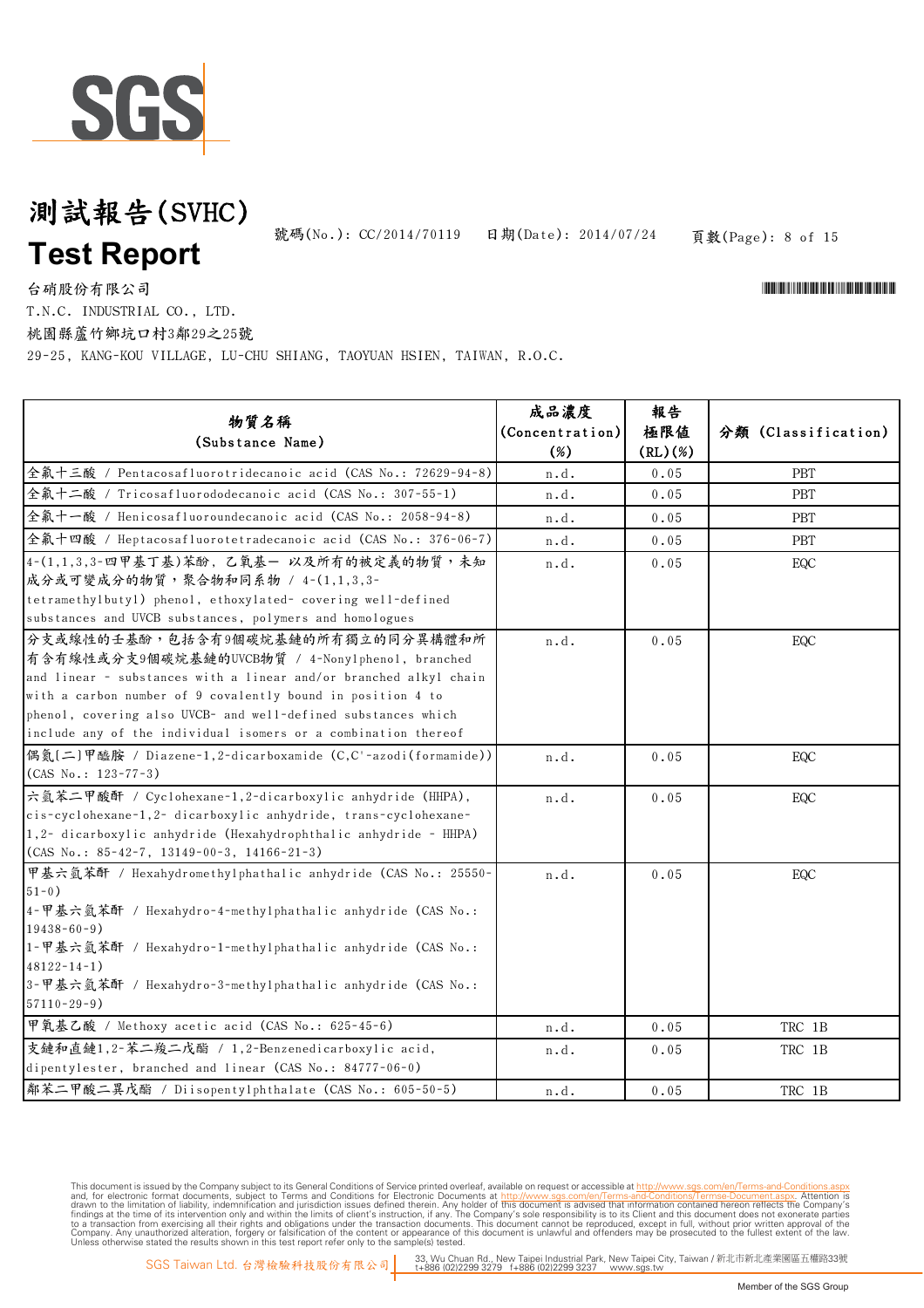

頁數(Page): 9 of 15 號碼(No.): CC/2014/70119 日期(Date): 2014/07/24

台硝股份有限公司

T.N.C. INDUSTRIAL CO., LTD.

桃園縣蘆竹鄉坑口村3鄰29之25號

29-25, KANG-KOU VILLAGE, LU-CHU SHIANG, TAOYUAN HSIEN, TAIWAN, R.O.C.

| 物質名稱                                                          | 成品濃度            | 報告                       |                     |
|---------------------------------------------------------------|-----------------|--------------------------|---------------------|
| (Substance Name)                                              | (Concentration) | 極限値                      | 分類 (Classification) |
|                                                               | $(\%)$          | (RL)(%)                  |                     |
| 鄰苯二甲酸正戊基異戊基酯 / N-pentyl-isopentylphtalate (CAS No.:           | n.d.            | 0.05                     | TRC 1B              |
| $776297 - 69 - 9$ )                                           |                 |                          |                     |
| 乙二醇二乙醚 / 1,2-Diethoxyethane (CAS No.: 629-14-1)               | n.d.            | 0.05                     | TRC 1B              |
| N, N-二甲基甲醯胺 / N, N-dimethylformamide; dimethyl formamide (CAS | n.d.            | 0.05                     | TRC 1B              |
| No.: $68-12-2$ )                                              |                 |                          |                     |
| 二氣二丁基錫 / Dibutyltin dichloride (DBTC) (CAS No.: 683-18-1)     | n.d.            | 0.05                     | TRC 1B              |
| 城式醋酸鉛 / Acetic acid, lead salt, basic *** (CAS No.: 51404-69- | n.d.            | $\overline{\phantom{a}}$ | TRC 1A              |
| 4)                                                            |                 |                          |                     |
| 城式碳酸鉛 / Trilead bis(carbonate) dihydroxide (basic lead        | n.d.            |                          | TRC 1A              |
| carbonate)*** (CAS No.: 1319-46-6)                            |                 |                          |                     |
| 城式硫酸鉛 / Lead oxide sulfate*** (CAS No.: 12036-76-9)           | n.d.            | $\blacksquare$           | TRC 1A              |
| [1,2-苯二羧酸根合]二氧化三鉛 / [Phthalato(2-)] dioxotrilead***           | n.d.            |                          | TRC 1A              |
| $(CAS No.: 69011-06-9)$                                       |                 |                          |                     |
| 雙(十八酸基)二氧代三鉛 / Dioxobis(stearato) trilead*** (CAS No.:        | n.d.            | $\overline{\phantom{a}}$ | TRC 1A              |
| $12578 - 12 - 0$ )                                            |                 |                          |                     |
| C16-18-脂肪酸鉛鹽 / Fatty acids, C16-18, lead salts *** (CAS No.:  | n.d.            | $\overline{\phantom{a}}$ | TRC 1A              |
| $91031 - 62 - 8$ )                                            |                 |                          |                     |
| 氨基氰鉛鹽 / Lead cyanamidate *** (CAS No.: 20837-86-9)            | n.d.            | $\overline{a}$           | TRC 1A              |
| 硝酸鉛 / Lead dinitrate *** (CAS No.: 10099-74-8)                | n.d.            | $\overline{\phantom{a}}$ | TRC 1A              |
| 氧化鉛 / Lead oxide (lead monoxide)*** (CAS No.: 1317-36-8)      | n.d.            | $\overline{\phantom{a}}$ | TRC 1A              |
| 四氧化鋁 / Lead tetroxide (orange lead)*** (CAS No.: 1314-41-6)   | n.d.            |                          | TRC 1A              |
| 氧化鉛與硫酸鉛的複合物 / Pentalead tetraoxide sulphate *** (CAS          | n.d.            | $\equiv$                 | TRC 1A              |
| $No.: 12065 - 90 - 6)$                                        |                 |                          |                     |
| 矽酸鉛 / Silicic acid, lead salt *** (CAS No.: 11120-22-2)       | n.d.            | $\overline{\phantom{a}}$ | TRC 1A              |
| 亞硫酸鉛(II) / Sulfurous acid, lead salt, dibasic *** (CAS No.:   | n.d.            | $\overline{\phantom{0}}$ | TRC 1A              |
| $62229 - 08 - 7$ )                                            |                 |                          |                     |
| 四乙基鉛 / Tetraethyllead*** (CAS No.: 78-00-2)                   | n.d.            | $\overline{\phantom{a}}$ | TRC 1A              |
| 三鹼式硫酸鉛/ C.I. 顏料白 / Tetralead trioxide sulphate *** (CAS       | n.d.            | $\bar{ }$                | TRC 1A              |
| $No.: 12202-17-4)$                                            |                 |                          |                     |

This document is issued by the Company subject to Terms and Conditions of Service printed overleaf, available on request or accessible at th<u>ttp://www.sgs.com/en/Terms-and-Conditions/Termse-Document as apx</u><br>and, for electr

\*CONTRACTOR AND THE CONTRACTOR OF THE CONTRACTOR OF THE CONTRACTOR OF THE CONTRACTOR OF THE CONTRACTOR OF THE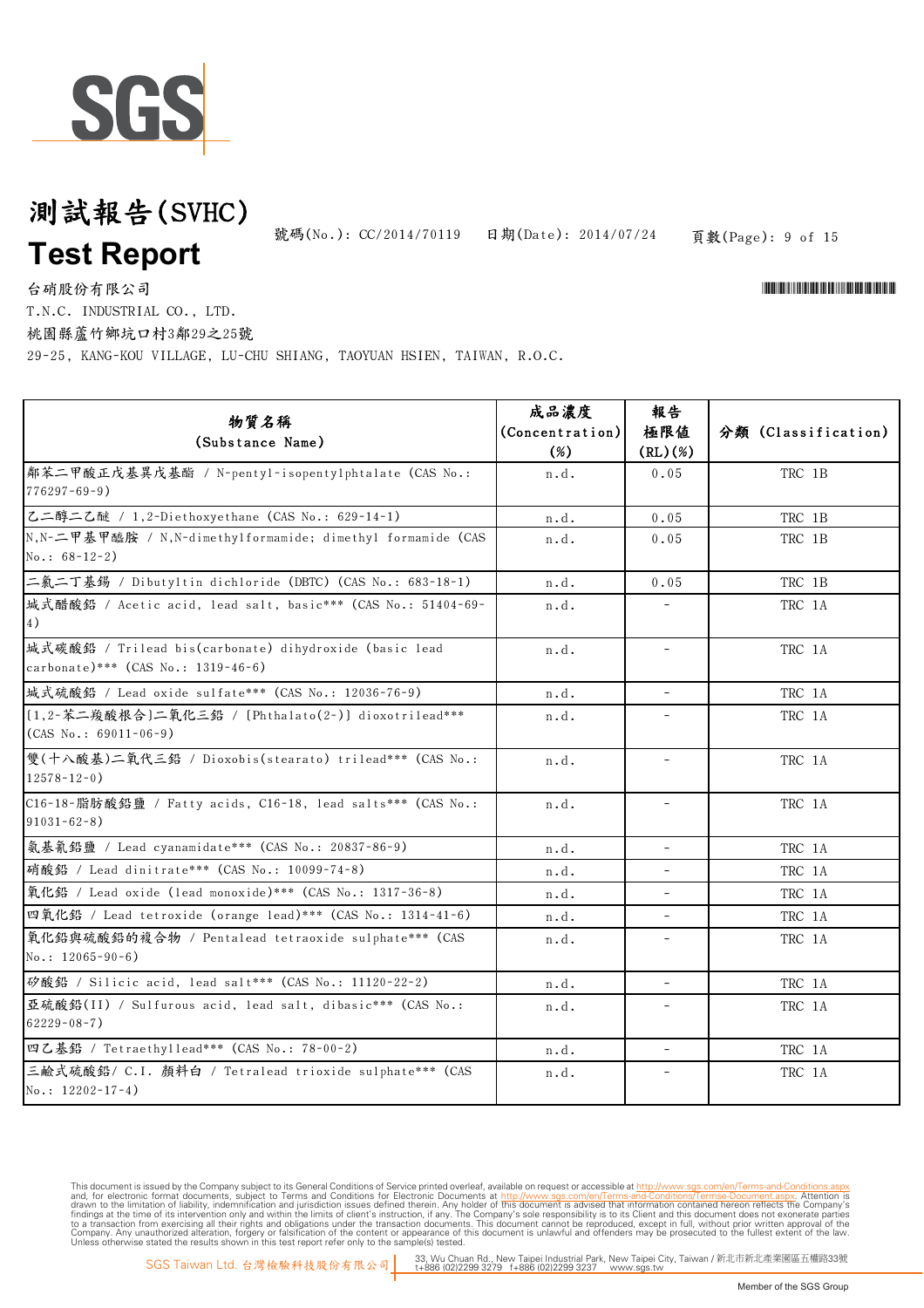# SGS

## 測試報告(SVHC) **Test Report**

頁數(Page): 10 of 15 號碼(No.): CC/2014/70119 日期(Date): 2014/07/24

台硝股份有限公司

T.N.C. INDUSTRIAL CO., LTD.

桃園縣蘆竹鄉坑口村3鄰29之25號

29-25, KANG-KOU VILLAGE, LU-CHU SHIANG, TAOYUAN HSIEN, TAIWAN, R.O.C.

| 物質名稱<br>(Substance Name)                                                                                     | 成品濃度<br>(Concentration)<br>$(\%)$ | 報告<br>極限値<br>(RL)(%)     | 分類 (Classification) |
|--------------------------------------------------------------------------------------------------------------|-----------------------------------|--------------------------|---------------------|
| 四氟硼酸鉛 (II) / Lead bis(tetrafluoroborate) *** (CAS No.: 13814-<br>$96 - 5)$                                   | n.d.                              |                          | TRC 1A              |
| 鈦酸鉛 / Lead titanium trioxide*** (CAS No.: 12060-00-3)                                                        | n.d.                              | $\overline{\phantom{a}}$ | TRC 1A              |
| 鈦酸鉛鋯 / Lead Titanium Zirconium Oxide*** (CAS No.: 12626-81-2)                                                | n.d.                              |                          | TRC 1A              |
| C.I.顏料黃41 / Pyrochlore, antimony lead yellow*** (CAS No.: 8012-<br>$00 - 8$ )                                | n.d.                              |                          | TRC 1A              |
| 磷酸氧化鉛 / Trilead dioxide phosphonate*** (CAS No.: 12141-20-7)                                                 | n.d.                              | $\omega$                 | TRC 1A              |
| 含鉛的矽酸鋇 / Silicic acid, barium salt, lead-doped (※4) (CAS<br>$No.: 68784-75-8)$                               | n.d.                              | 0.05                     | TRC 1A              |
| 呋喃 / Furan (CAS No.: 110-00-9)                                                                               | n.d.                              | 0.05                     | $CC$ 1B             |
| 環氧丙烷 / Propylene oxide; 1,2-epoxypropane; methyloxirane (CAS<br>$No.: 75-56-9)$                              | n.d.                              | 0.05                     | $CC$ 1B; $MC$ 1B    |
| 硫酸二乙酯 / Diethyl sulphate (CAS No.: 64-67-5)                                                                  | n.d.                              | 0.05                     | $CC$ 1B; $MC$ 1B    |
| 硫酸二甲酯 / Dimethyl sulphate (CAS No.: 77-78-1)                                                                 | n.d.                              | 0.05                     | $CC$ 1B             |
| 3-乙基-2-甲基-2-(3-甲基丁基)-1,3-惡唑烷 / 3-ethyl-2-methyl-2-(3-<br>methylbutyl)-1,3-oxazolidine (CAS No.: 143860-04-2) | n.d.                              | 0.05                     | TRC 1B              |
| 2-(1-甲基丙基)-4,6-二硝基苯酚 / Dinoseb (CAS No.: 88-85-7)                                                            | n.d.                              | 0.05                     | TRC 1B              |
| 4,4'-二氨基-3,3'-二甲基聯苯基甲烷 / 4,4'-methylenedi-o-toluidine<br>$(CAS No.: 838-88-0)$                               | n.d.                              | 0.05                     | $CC$ 1B             |
| 4,4'-二氨基二苯醚 / 4,4'-oxydianiline and its salts (CAS No.: 101-<br>$80 - 4)$                                    | n.d.                              | 0.05                     | CC 1B; MC 1B        |
| 4-苯基偶氮基苯胺 / 4-Aminoazobenzene; 4-Phenylazoaniline (CAS No.:<br>$60 - 09 - 3$ )                               | n.d.                              | 0.05                     | $CC$ 1B             |
| 2,4-二氨基甲苯 / 4-methyl-m-phenylenediamine (2,4-toluenediamine)<br>$(CAS No.: 95-80-7)$                         | n.d.                              | 0.05                     | $CC$ 1B             |
| 3-甲基-6-甲氧基苯胺 / 6-methoxy-m-toluidine (p-cresidine) (CAS<br>$No.: 120-71-8)$                                  | n.d.                              | 0.05                     | $CC$ 1B             |
| 4-胺基聯苯 / Bipheny1-4-ylamine (CAS No.: 92-67-1)                                                               | n.d.                              | 0.05                     | CC 1A               |
| 鄰氨基偶氮甲苯 / o-aminoazotoluene (CAS No.: 97-56-3)                                                               | n.d.                              | 0.05                     | $CC$ 1B             |
| 鄰甲苯胺 / o-Toluidine; 2-Aminotoluene (CAS No.: 95-53-4)                                                        | n.d.                              | 0.05                     | $CC$ 1B             |

This document is issued by the Company subject to Terms and Conditions of Service printed overleaf, available on request or accessible at th<u>ttp://www.sgs.com/en/Terms-and-Conditions/Termse-Document as apx</u><br>and, for electr

\*CONFIDENTIAL AND THE CONFIDENTIAL ACCOUNT OF THE CONFIDENTIAL ACCOUNT AND THE CONFIDENTIAL ACCOUNT AND THE CO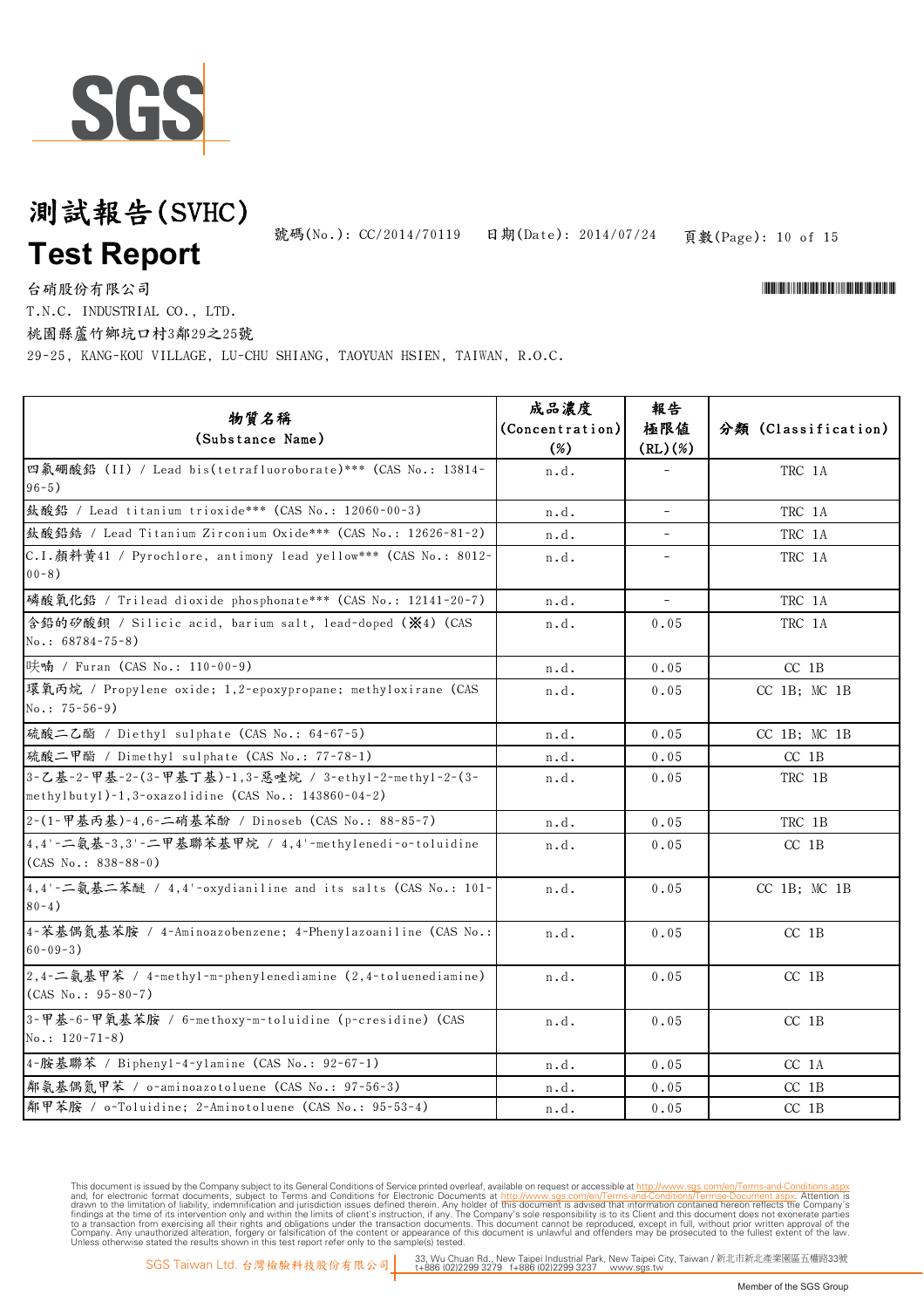

頁數(Page): 11 of 15 號碼(No.): CC/2014/70119 日期(Date): 2014/07/24

\*CONFIDENTIAL AND THE CONFIDENTIAL ACCOUNT OF THE CONFIDENTIAL ACCOUNT AND THE CONFIDENTIAL ACCOUNT AND THE CO

台硝股份有限公司

T.N.C. INDUSTRIAL CO., LTD.

桃園縣蘆竹鄉坑口村3鄰29之25號

29-25, KANG-KOU VILLAGE, LU-CHU SHIANG, TAOYUAN HSIEN, TAIWAN, R.O.C.

| 物質名稱<br>(Substance Name)                                                                                                                                                                                                                                                                                                                                                                                           | 成品濃度<br>(Concentration)<br>$(\%)$ | 報告<br>極限値<br>(RL)(%)     | 分類 (Classification)       |
|--------------------------------------------------------------------------------------------------------------------------------------------------------------------------------------------------------------------------------------------------------------------------------------------------------------------------------------------------------------------------------------------------------------------|-----------------------------------|--------------------------|---------------------------|
| N-甲基乙醯胺 / N-methylacetamide (CAS No.: 79-16-3)                                                                                                                                                                                                                                                                                                                                                                     | n.d.                              | 0.05                     | TRC 1B                    |
| 正丙基溴 / 1-bromopropane (CAS No.: 106-94-5)                                                                                                                                                                                                                                                                                                                                                                          | n.d.                              | 0.05                     | TRC 1B                    |
| 全氟辛酸 / Pentadecafluorooctanoic acid (PFOA) (CAS No.: 335-67-1)                                                                                                                                                                                                                                                                                                                                                     | n.d.                              | 0.05                     | TRC 1B & PBT              |
| 全氟辛酸銨 / Ammoniumpentadecafluorooctanoate (APFO)*** (CAS No.:<br>$3825 - 26 - 1$ )                                                                                                                                                                                                                                                                                                                                  | n.d.                              | $\overline{\phantom{a}}$ | TRC 1B & PBT              |
| 编 / Cadmium (Cd) (CAS No.: 7440-43-9)                                                                                                                                                                                                                                                                                                                                                                              | n.d.                              | 0.005                    | CC 1B & EQC               |
| 氧化鎘 / Cadmium oxide *** (CAS No.: 1306-19-0)                                                                                                                                                                                                                                                                                                                                                                       | n.d.                              | $\overline{\phantom{a}}$ | CC 1B & EQC               |
| 鄰苯二甲酸二戊酯 / DPP (Di-pentyl phthalate) (CAS No.: 131-18-0)                                                                                                                                                                                                                                                                                                                                                           | n.d.                              | 0.05                     | TRC 1B                    |
| 分支或線性的乙氧化壬基酚,包括含有9個碳烷基鏈的所有獨立的同分異構<br>體和所有含有線性或分支9個碳烷基鏈的UVCB物質 / 4-Nony1pheno1,<br>branched and linear, ethoxylated (substances with a linear and/or<br>branched alkyl chain with a carbon number of 9 covalently bound in<br>position 4 to phenol, ethoxylated covering UVCB- and well-defined<br>substances, polymers and homologues, which include any of the<br>individual isomers and/or combinations thereof] | n.d.                              | 0.05                     | EQC                       |
| 鄰苯二甲酸二己酯 / Dihexyl phthalate (CAS No.: 84-75-3)                                                                                                                                                                                                                                                                                                                                                                    | n.d.                              | 0.05                     | TRC 1B                    |
| 直接紅28 / Disodium 3,3'-[[1,1'-biphenyl]-4,4'-diylbis(azo)]bis(4-<br>aminonaphthalene-1-sulphonate) (C.I. Direct Red 28) (CAS No.: 573-<br>$58 - 0)$                                                                                                                                                                                                                                                                 | n.d.                              | 0.05                     | $CC$ 1B                   |
| 直接黑38 / Disodium 4-amino-3- $[(4 - ((2, 4 - diaminopheny1)azo)(1, 1 -$<br>biphenyl]-4-yl]azo] -5-hydroxy-6-(phenylazo)naphthalene-2,7-<br>disulphonate (C.I. Direct Black 38) (CAS No.: 1937-37-7)                                                                                                                                                                                                                 | n.d.                              | 0.05                     | $CC$ 1B                   |
| 亞乙基硫脲 / Imidazolidine-2-thione; 2-imidazoline-2-thiol (CAS<br>$No.: 96-45-7)$                                                                                                                                                                                                                                                                                                                                      | n.d.                              | 0.05                     | TRC 1B                    |
| 磷酸三(二甲苯)酯 / Trixylyl phosphate (CAS No.: 25155-23-1)                                                                                                                                                                                                                                                                                                                                                               | n.d.                              | 0.05                     | TRC 1B                    |
| 硫化鎘 / Cadmium sulphide *** (CAS No.: 1306-23-6)                                                                                                                                                                                                                                                                                                                                                                    | n.d.                              | $\overline{\phantom{a}}$ | CC 1B & EQC               |
| 醋酸鉛 / Lead di(acetate) *** (CAS No.: 301-04-2)                                                                                                                                                                                                                                                                                                                                                                     | n.d.                              | $\overline{\phantom{a}}$ | TRC 1A                    |
| 鄰苯二甲酸二己酯(支鏈和直鏈) / 1,2-Benzenedicarboxylic acid,<br>dihexyl ester, branched and linear (CAS No.: 68515-50-4)                                                                                                                                                                                                                                                                                                        | n.d.                              | 0.05                     | TRC 1B                    |
| 氣化鎘 / Cadmium chloride*** (CAS No.: 10108-64-2)                                                                                                                                                                                                                                                                                                                                                                    | n.d.                              | $\frac{1}{2}$            | CC 1B; MC 1B; TRC 1B; EQC |
| 過硼酸鈉 / Sodium perborate; perboric acid, sodium salt ***                                                                                                                                                                                                                                                                                                                                                            | n.d.                              | $\overline{\phantom{0}}$ | TRC 1B                    |
| 過氧偏硼酸鈉 / Sodium peroxometaborate *** (CAS No.: 7632-04-4)                                                                                                                                                                                                                                                                                                                                                          | n.d.                              | $\overline{\phantom{a}}$ | TRC 1B                    |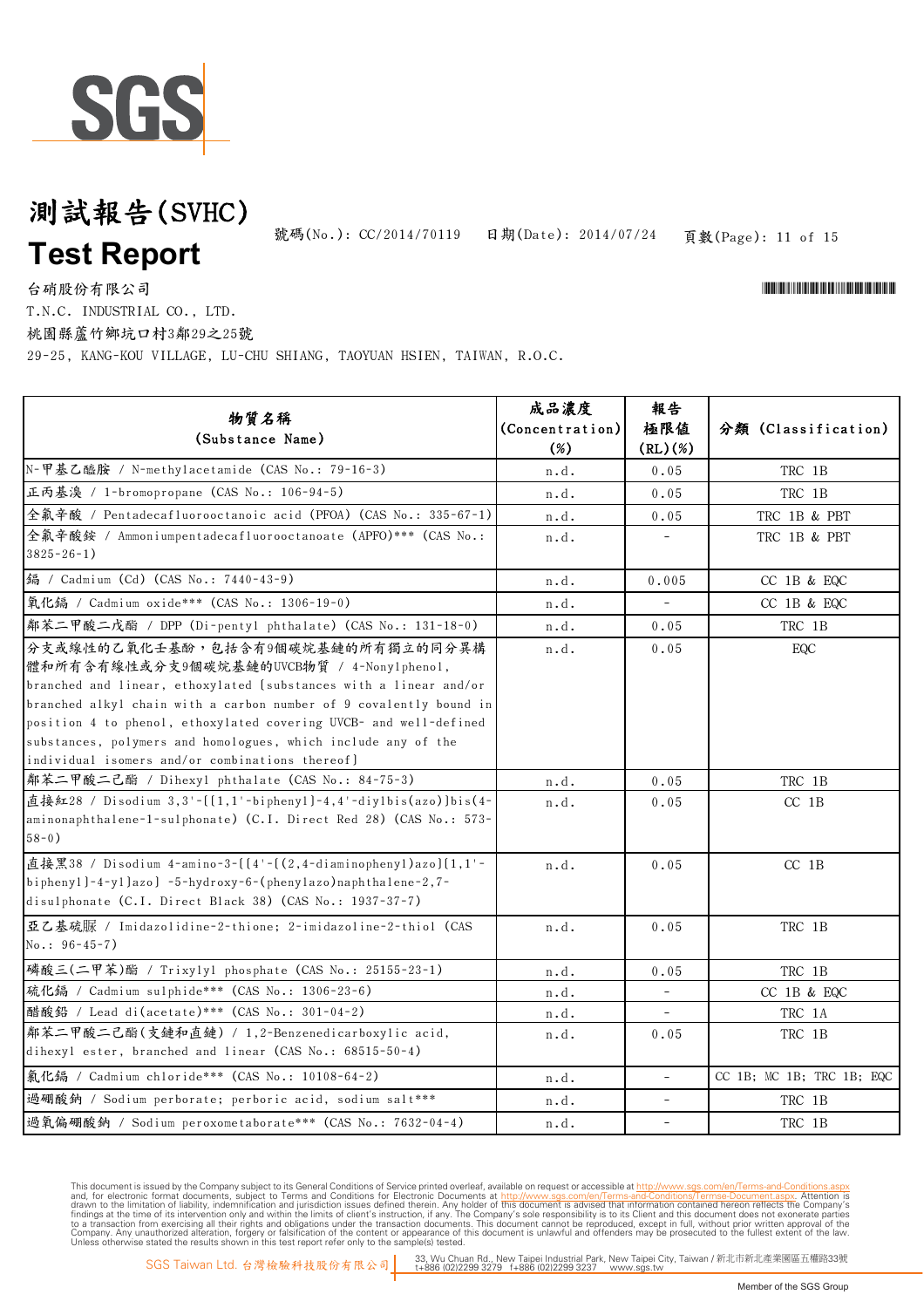

號碼(No.): CC/2014/70119 日期(Date): 2014/07/24

頁數(Page): 12 of 15

\*CONFIDENTIAL AND THE CONFIDENTIAL ACCOUNT OF THE CONFIDENTIAL ACCOUNT AND THE CONFIDENTIAL ACCOUNT AND THE CO

台硝股份有限公司 29-25, KANG-KOU VILLAGE, LU-CHU SHIANG, TAOYUAN HSIEN, TAIWAN, R.O.C. T.N.C. INDUSTRIAL CO., LTD. 桃園縣蘆竹鄉坑口村3鄰29之25號

#### 備註(Note):

- 1.  $mg/kg = ppm$ ; 0.1wt% = 1000ppm
- 2. n.d.= not detected = below Reporting Limit / 未檢出
- 3. RL = Reporting Limit / 報告極限值
- 4. (\*): 重鉻酸鈉二水合物(CAS No.: 7789-12-0)含量 = 重鉻酸鈉含量 × 1.1374 (conc. of Sodium dichromate dihydrate = conc. of sodium dichromate  $X$  1.1374)
- 5. (\*\*): 上述混合物的濃度是經由所獲得的成分比例介於被選擇標靶物及混合物所推估出來. / The concentrations of
- above-mentioned mixtures are evaluated per the gained composition rate between the selected marks and the mixtures.
- 6. "-" = Not Regulated (無規格值)
- 7. \*\*\*: 該物質是由三丁基錫、全氟辛酸或各別元素 (例如: 砷、鉛、六價鉻、硼、鈷、鋇、鎘)之測試結果計算得知. / The substance was calculated by the test results of Tributyl Tin, PFOA or element (Ex. Arsenic, Lead, Cr(VI), Boron, Cobalt, Barium, Cadmium respectively).

| 測試結果如下(The test result is given as): |                                   |                      |
|--------------------------------------|-----------------------------------|----------------------|
| 物質名稱<br>(Substance Name)             | 成品濃度<br>(Concentration)<br>$(\%)$ | 報告<br>極限値<br>(RL)(%) |
| 三丁基錫 / Tributyl Tin (TBT)            | n.d.                              | 0.05                 |
| 砷<br>Arsenic (As) (※2)               | n.d.                              | 0.005                |
| 鉛 / Lead (Pb)                        | n.d.                              | 0.005                |
| 六價鉻 / Hexavalent Chromium Cr(VI)     | n.d.                              | 0.005                |
| 硼<br>/ Boron (B) $(\mathcal{X}2)$    | n.d.                              | 0.005                |
| 鉆<br>Cobalt (Co)                     | n.d.                              | 0.005                |

8. F 參數換算表/F Parameter Conversion Table:Please refer to http://twap.sgs.com/sgsrsts/chn/download-REACH\_tw.asp

- 9. 分類/Classification:Please refer to http://twap.sgs.com/sgsrsts/chn/download-REACH\_tw.asp
- 10. ( \* 1): 絡酸與重絡酸的寡聚體: 因為其寡聚體是由未知數的絡酸或與重絡酸所組成,而導致沒有固定分子量,因此以單 體鉻酸或重鉻酸較為重要並應被考慮。/ Oligomers of chromic acid and dichromic acid : since the oligomers are made of the unknown amount of chromic acid or dichromic acid that results in no fixed molecular weight, therefore the monomer of chromic acid or dichromic acid is relevant and considered.
- 11. (\*2): 水合硼酸鈉: 依照歐洲化學總署解釋以無水四硼酸二鈉數據作為代表(歐洲化學總署回信編號 Ref no.: INC 000000032519) / Tetraboron disodium heptaoxide, hydrate: Only anhydrous form of disodium tetraborate is relevant and considered according to ECHA explanation (Ref no.: INC 000000032519).

This document is issued by the Company subject to its General Conditions of Service printed overleaf, available on request or accessible at http://www.sqs.com/en/Terms-and-Conditions. and, for electronic format documents, subject to Terms and Conditions for Electronic Documents at http://www.sgs.com/en/Terms-and-Conditions/Terms-Document aspx. Attention is drawn to the limitation of lability, indemnific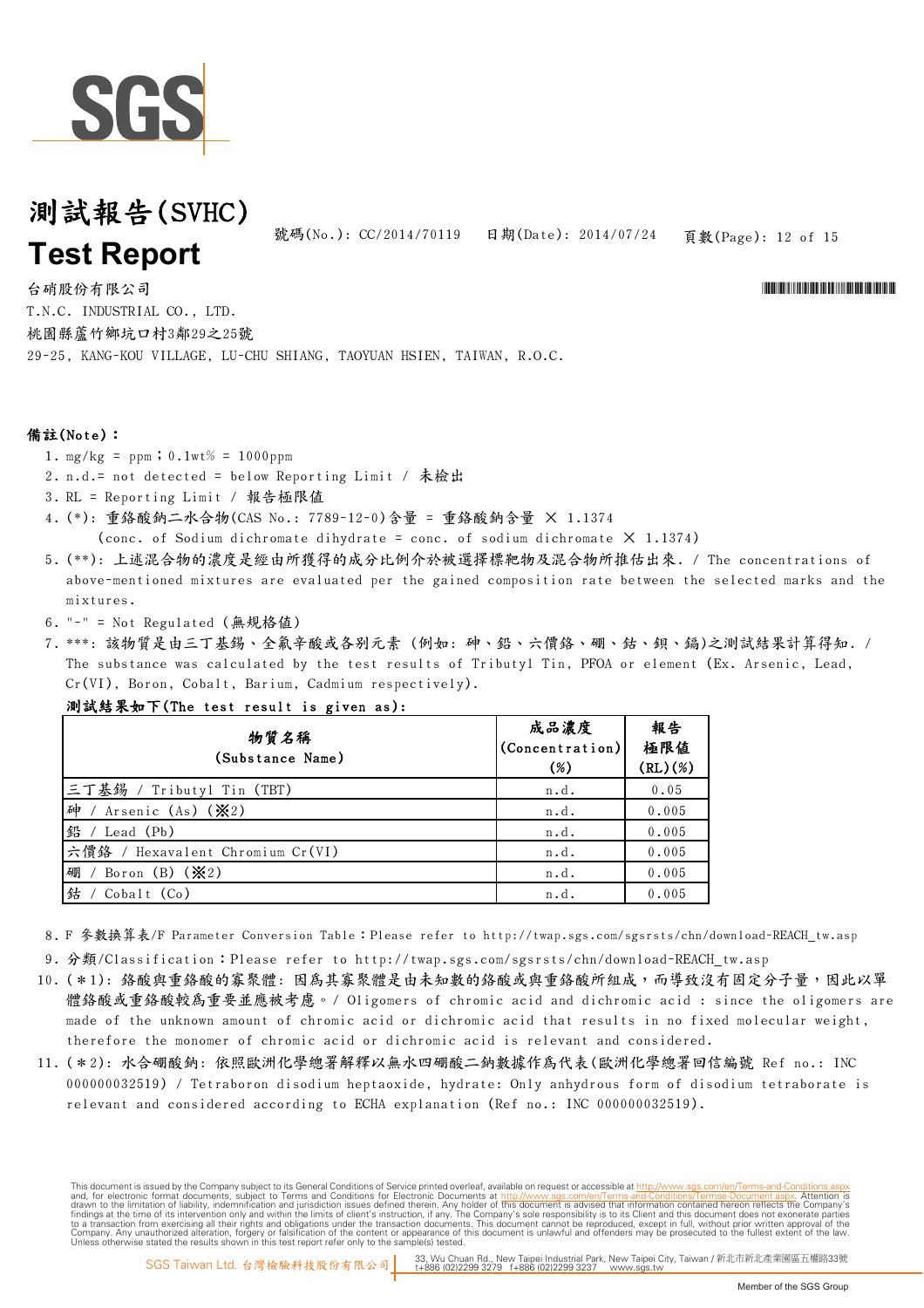

頁數(Page): 13 of 15 號碼(No.): CC/2014/70119 日期(Date): 2014/07/24

\*CONFIDENTIAL AND THE CONFIDENTIAL ACCOUNT OF THE CONFIDENTIAL ACCOUNT AND THE CONFIDENTIAL ACCOUNT AND THE CO

台硝股份有限公司 29-25, KANG-KOU VILLAGE, LU-CHU SHIANG, TAOYUAN HSIEN, TAIWAN, R.O.C. T.N.C. INDUSTRIAL CO., LTD. 桃園縣蘆竹鄉坑口村3鄰29之25號

- 12. (※1): 此砷鉛化合物之濃度是取砷及鉛兩者各别換算出砷鉛化合物濃度,並取其最小值做為最後出報告之依據. (Regarding the compound containing arsenic and lead, lead and arsenic are tested and respectively used for the calculation of the independent concentration of the compound containing arsenic and lead. The minimum value of the two independently calculated concentrations is used as the final concentration for the report.)
- 13. (※2): 被萃取出的溶出硼/砷是以感應耦合電漿原子發射光譜儀檢測得之. / The extracted soluble Boron / Arsenic are detected by ICP-AES.
- 14. (※3):由於TGIC本身含有β-TGIC,依照ECHA 技術文件 β-TGIC與 TGIC 約為 1:10 比例,因此β-TGIC將以1/10 的 TGIC計算濃度。/ TGIC is a mixture and also contains β-TGIC. According to the ECHA's technical dossier the ratio of  $\beta$ -TGIC to TGIC is around 1 to 10. Therefore  $\beta$ -TGIC is issued based on the above-mentioned ratio.
- 15. (※4): 只有在矽與鉛定性結果爲陽性時,再以鋇之濃度換算之。/ Only if both qualitative results of lead and silicon are positive, the test result of the compound will be calculated based on the concentration of barium.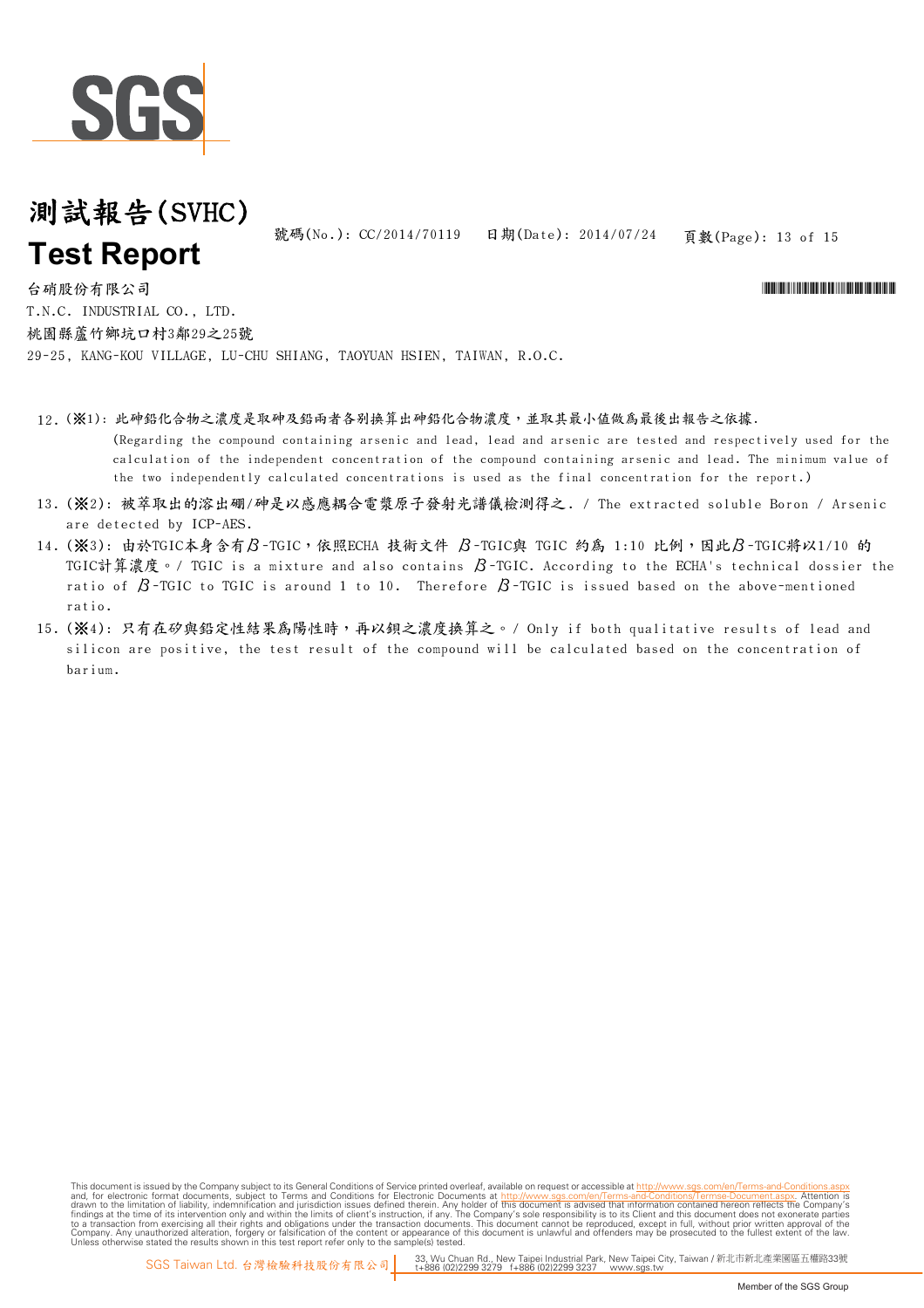

頁數(Page): 14 of 15 號碼(No.): CC/2014/70119 日期(Date): 2014/07/24

\*CONFIDENTIAL AND THE CONFIDENTIAL ACCOUNT OF THE CONFIDENTIAL ACCOUNT AND THE CONFIDENTIAL ACCOUNT AND THE CO

台硝股份有限公司 29-25, KANG-KOU VILLAGE, LU-CHU SHIANG, TAOYUAN HSIEN, TAIWAN, R.O.C. T.N.C. INDUSTRIAL CO., LTD. 桃園縣蘆竹鄉坑口村3鄰29之25號

#### **SVHC** 分析流程圖 **/ Analytical flow chart of SVHC**

- 測試人員: 翁賜彬/周穗華/楊登偉 / Name of the person who made measurement: Roman Wong / Stacy Chou / Climbgreat Yang
- 測試負責人: 張啓興 / Name of the person in charge of measurement: Troy Chang